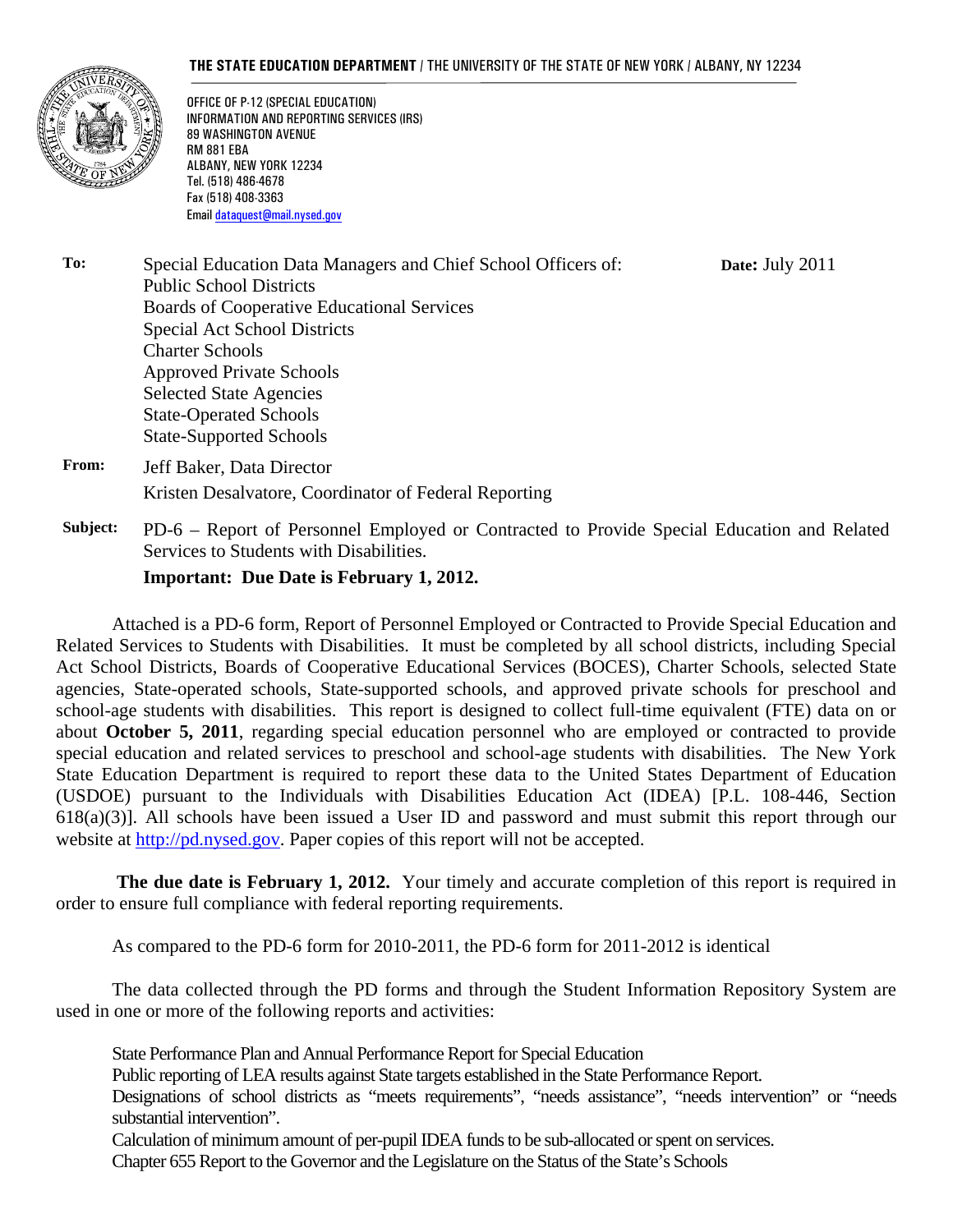Special Education Quality Assurance Reviews School District Report Cards Calculations to identify instances of possible race/ethnicity disproportionality Re-direct IDEA funds for Coordinated Early Intervening Services Other reports required by State or federal statutes Evaluation of programs and policies

If you have any questions or are in need of assistance in completing this report, please contact the SEDCAR Unit by using the contact information provided in the letterhead.

Attachment

Cc: Rebecca Cort James DeLorenzo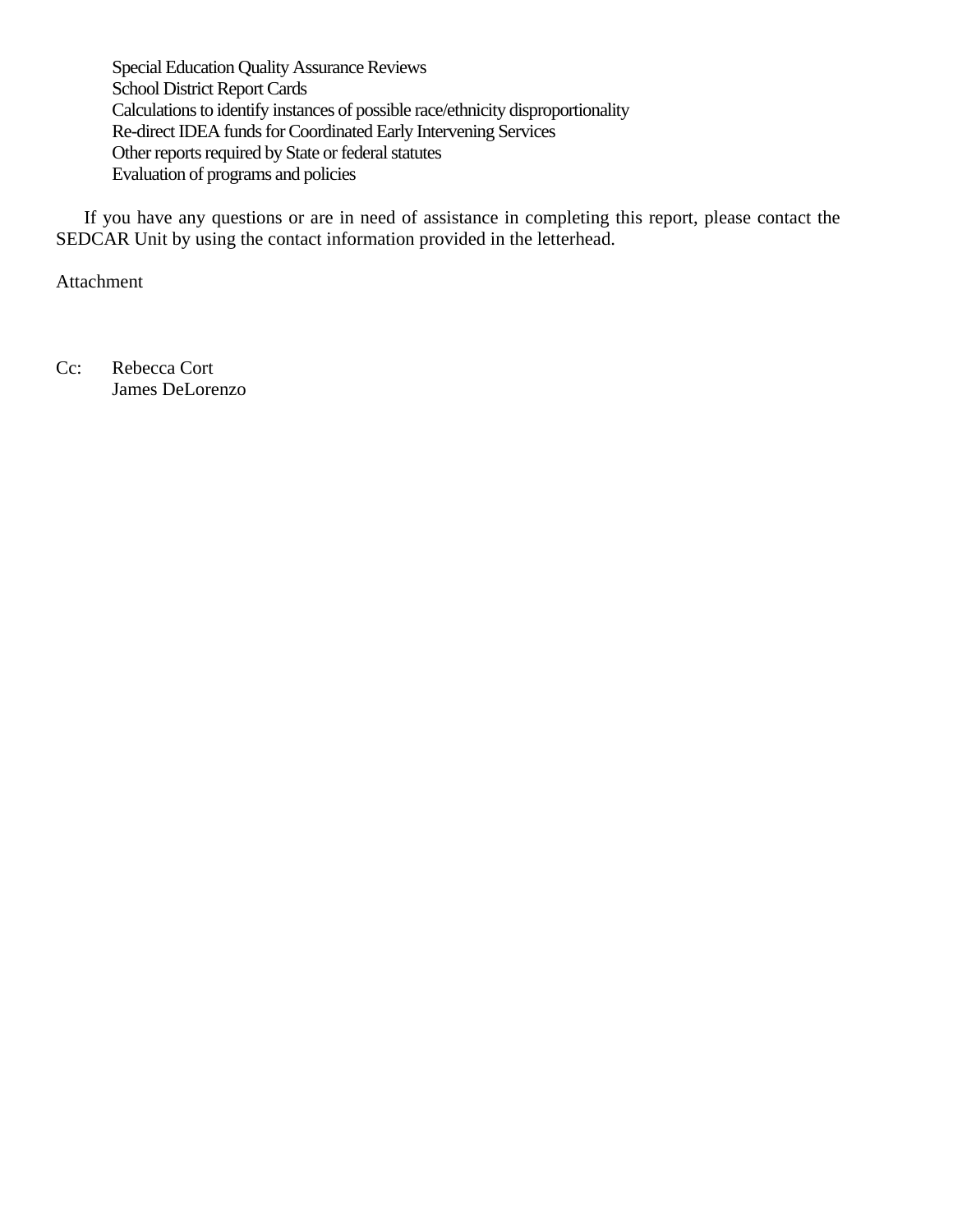#### The University of the State of New York THE STATE EDUCATION DEPARTMENT OFFICE OF P-12 (SPECIAL EDUCATION) INFORMATION AND REPORTING SERVICES (IRS) SPECIAL EDUCATION DATA COLLECTION, ANALYSIS AND REPORTING (SEDCAR) 89 Washington Ave – Rm 881 EBA Albany, NY 12234-0001

# **PD-6 – Report of Personnel Employed or Contracted to Provide Special Education and Related Services to Students with Disabilities**

| <b>General</b><br><b>Instructions:</b> |    | 1. This report must be submitted through the web based PD data system website at<br>$\frac{http://pd.nysed.gov}{}$ by February 1, 2012. Paper copies of this form will not be<br>accepted.                                                                                                                                                                                                                                                                                                                                                                                                                                                                                                                                                                           |  |  |  |  |  |
|----------------------------------------|----|----------------------------------------------------------------------------------------------------------------------------------------------------------------------------------------------------------------------------------------------------------------------------------------------------------------------------------------------------------------------------------------------------------------------------------------------------------------------------------------------------------------------------------------------------------------------------------------------------------------------------------------------------------------------------------------------------------------------------------------------------------------------|--|--|--|--|--|
|                                        | 2. | To submit the report, the PD Contact Person for the school district or other<br>educational program should log into the PD Data System, select "PD Forms" from<br>the 2011-2012 drop down menu, and then select "Submit PD 6 Data." The data is<br>entered by selecting the "Data Entry" link that is on the "PD 6 Table of Contents"<br>page and manually entering the data on this page. The data is saved/submitted by<br>clicking the "Click here to save and submit your data" button that is at the bottom<br>of the "Data Entry" page.                                                                                                                                                                                                                        |  |  |  |  |  |
|                                        |    | 3. School districts and other educational programs must certify their data once they<br>are complete and accurate. The data is certified by clicking on the "Click here to<br>view and certify your data" button on the PD 6 Table of Contents Page, scrolling to<br>the bottom of this page, and clicking on the "Click Here to Confirm Your Data"<br>button. After clicking this button, the school district or educational program will be<br>directed to a confirmation page. The final step to certify the PD 6 data is to click<br>on the "YES- Confirm Data" button on this page. If your school district or other<br>educational program does not employ any requested special education personnel on<br>or about October 5, 2011, you must certify "0" data |  |  |  |  |  |
|                                        |    | 4. Retain one copy (and supporting documentation) in your district/school/agency for<br>reference and audit purposes. The required retention period ends June 30, 2019.                                                                                                                                                                                                                                                                                                                                                                                                                                                                                                                                                                                              |  |  |  |  |  |
|                                        | 5. | Carefully read the Instructions and Definitions on the following pages.                                                                                                                                                                                                                                                                                                                                                                                                                                                                                                                                                                                                                                                                                              |  |  |  |  |  |
|                                        | 6. | If you have questions about this report, please call (518) 486-4678, or e-mail your<br>questions to <i>dataquest@mail.nysed.gov</i> .                                                                                                                                                                                                                                                                                                                                                                                                                                                                                                                                                                                                                                |  |  |  |  |  |

#### **Instructions and Definitions for completing the PD-6 Report**

- 1. The data entered in this report should reflect special education personnel information on or about **October 5, 2011.** This report must be submitted to the State Education Department through our website at http://pd.nysed.gov Paper copies of this report will not be accepted.
- 2. Complete Sections A and C for teachers, paraprofessionals and related services personnel who serve preschool students with disabilities and Sections B and C for teachers, paraprofessional and related services personnel who serve school-age students with disabilities.
- 3. Report information for requested personnel titles who were employed or directly contracted with, to provide special education services to students with disabilities, ages 3-21. (In almost all cases, these are the personnel to whom the district/school/agency issues paychecks.) **Please note that all BOCES special education personnel should only be reported by the BOCES, even though school districts**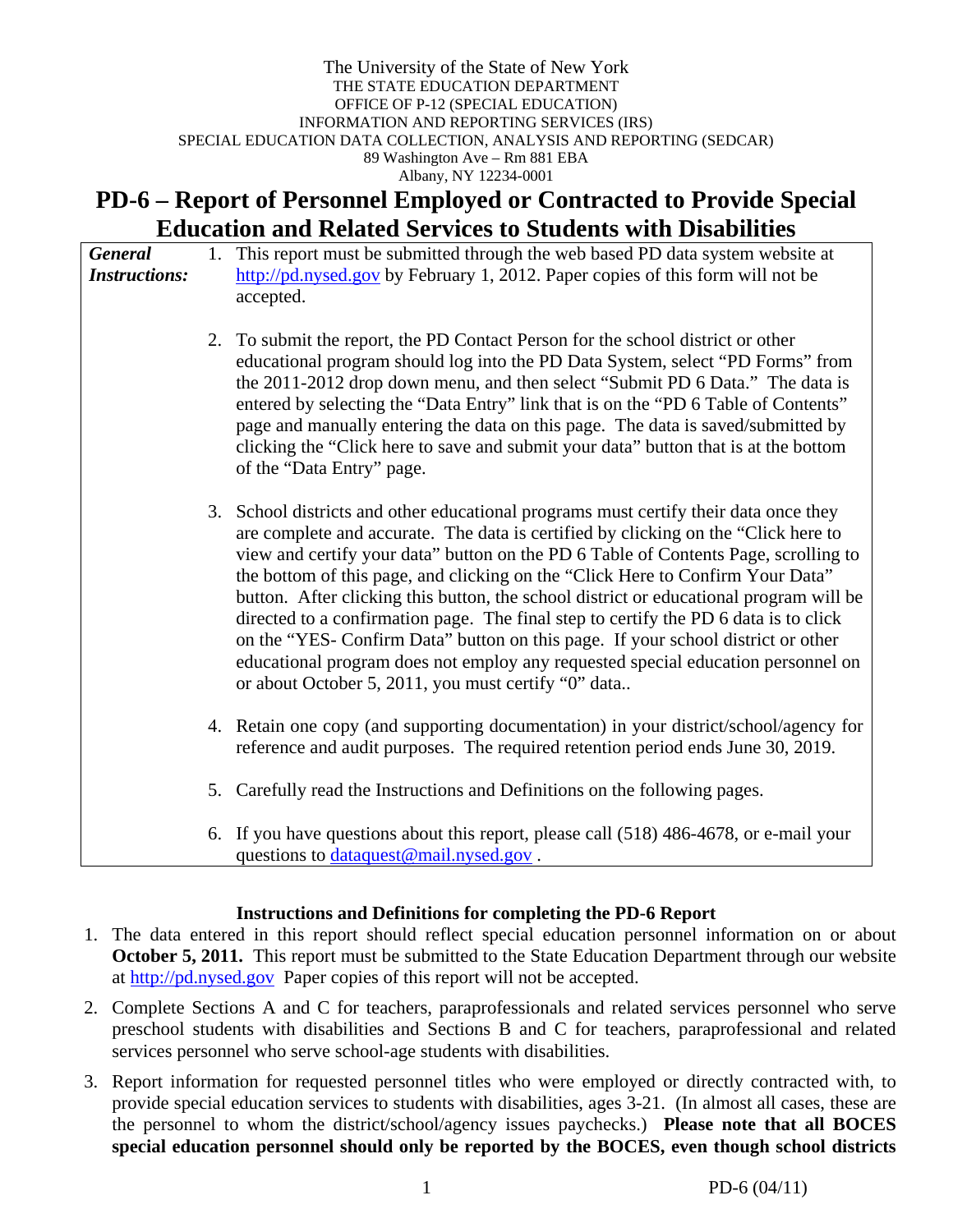**contract with BOCES. Also, all staff of approved special education programs should be reported by the approved special education programs and not by schools that contract with the approved special education program for such staff.** 

- 4. Report information for special education personnel, regardless of funding source (i.e., Part B of IDEA (federal), State or local).
- 5. Do *not* report personnel providing special education and related services to children from birth to age two.
- 6. Full-Time Equivalency (FTE) is the numeric representation of the extent to which personnel are employed. A full-time teacher should be reported as 1.00 FTE. A part-time teacher working four hours per day (in a six hour day) would be calculated as .67 FTE. For staff who are employed on a per diem or hourly basis as needed during the year, provide the best estimation of their need over a one-year period by adding the total number of hours or days employed and divided by the number of hours or days that would constitute full-time employment for such staff.
- 7. For personnel who are certified/licensed in more than one area, and provide services to students in more than one area, pro-rate their FTE for each area in which they provide services, so that the total FTE reflects their actual FTE of employment.
- 8. Report the FTE number of personnel in the "Not Fully Certified" column if the position is needed to meet the identified needs of students with disabilities, but because appropriately certified staff are not available to fill the position, it is filled temporarily with not fully or appropriately certified personnel. Include in this column, long-term substitutes who lack the required certification for the specified title.
- 9. If you have any questions, please contact the Strategic Evaluation Data Collection, Analysis and Reporting (SEDCAR) unit by telephoning (518) 486-4678. You may also e-mail your questions to dataquest@mail.nysed.gov.

### **Specific Instructions, Section A**

 certification titles: **Line 1**: **Special Education Teachers of Preschool Students with Disabilities**: Report the FTE of the number of teachers employed or contracted to provide special education services to preschool children with disabilities in Columns A, B or D, based on their certification status. Definitions of Columns A, B and D are provided in the table below. Special Education Teachers of Preschool Students with Disabilities include the following

Teacher of Special Education;

Teacher of Special Education-Bilingual;

Teacher of Students with Disabilities, Birth to Grade 2;

Teacher of Students with Disabilities, Birth to Grade 2-Bilingual;

Teacher of the Speech and Hearing Handicapped (Certified Only);

Teacher of the Speech and Hearing Handicapped (Certified Only)-Bilingual;

Teacher of Speech and Language Disabilities (all grades) (Certified Only);

Teacher of Speech and Language Disabilities (all grades) (Certified Only) – Bilingual;

Teacher of the Deaf and Hearing Impaired;

Teacher of the Deaf and Hearing Impaired-Bilingual;

Teacher of Deaf and Hard of Hearing (all grades);

Teacher of Deaf and Hard of Hearing (all grades)-Bilingual;

Teacher of the Blind and Partially Sighted;

Teacher of the Blind and Partially Sighted-Bilingual;

Teacher of the Blind and Visually Impaired (all grades); and

Teacher of the Blind and Visually Impaired (all grades) Bilingual.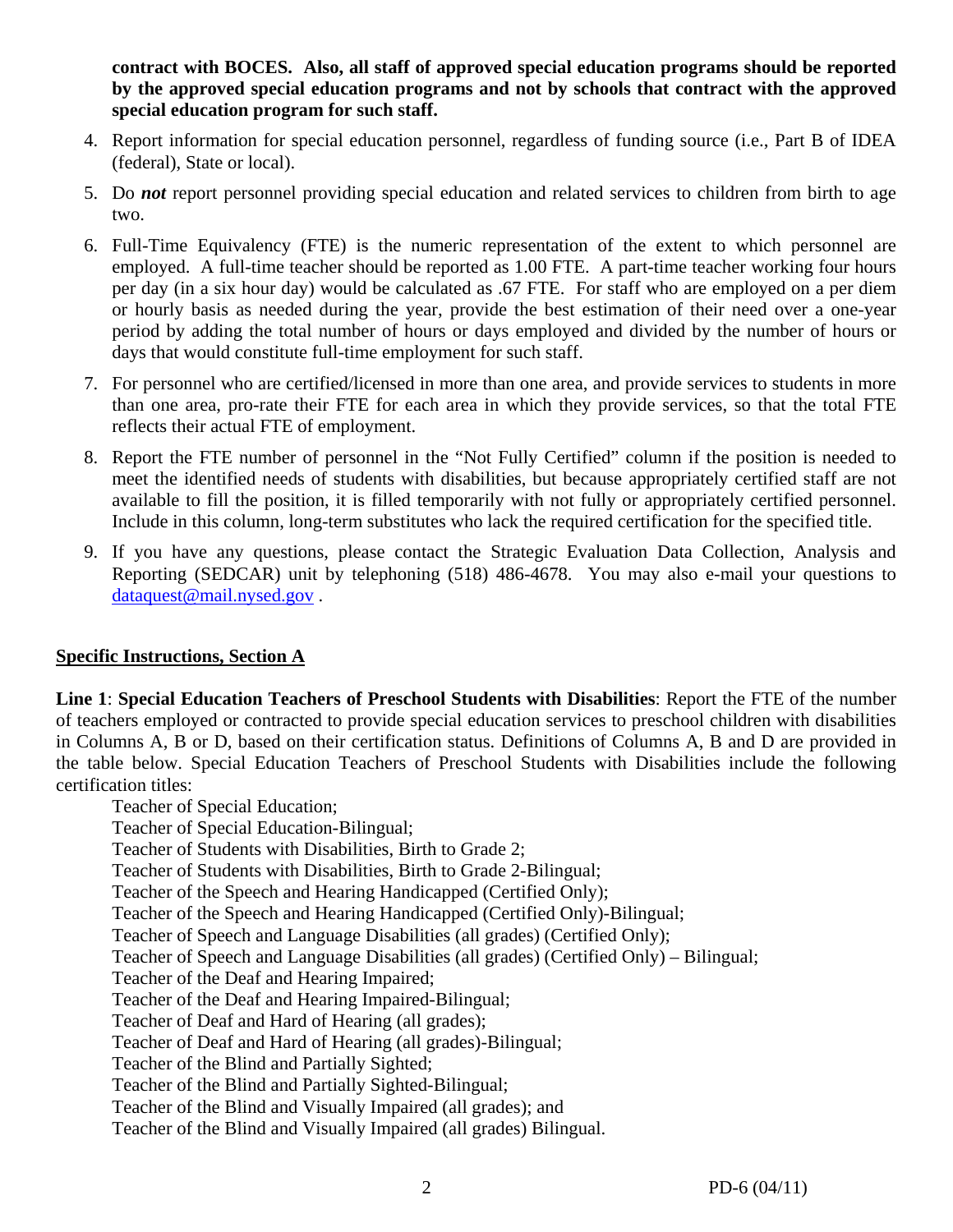**Do not** include the following titles in Sections A or B; Include them in Section C only: Teacher of the Speech and Hearing Handicapped (with SLP License); Teacher of the Speech and Hearing Handicapped (with SLP License)-Bilingual; Teacher of Speech and Language Disabilities (all grades) (with SLP License); and Teacher of Speech and Language Disabilities (all grades) (with SLP License)-Bilingual.

**Line 2**: **Special Education Paraprofessional for Preschool Students with Disabilities:** Report the FTE of the number of paraprofessional (including bilingual teaching assistants) employed or contracted to provide services to preschool students with disabilities in Columns C or D, based on their certification status. Definitions of Columns C and D are provided in the table below.

### **Specific Instructions, Section B**

**Line 1: Special Education Teachers of School-age Students with Disabilities:** Report the FTE of the number of teachers employed or contracted to provide special education services to school-age students with disabilities in Columns A, B or D, based on their certification status. Definitions of Columns A, B and D are provided in the table below. Special Education Teachers of School-age Students with Disabilities include the following certification titles:

Teacher of Special Education; Teacher of Special Education-Bilingual; Teacher of Students with Disabilities (birth–grade 2); Teacher of Students with Disabilities (birth–grade 2)-Bilingual; Teacher of Students with Disabilities (grades 1-6); Teacher of Students with Disabilities (grades 1-6)-Bilingual; Teacher of Students with Disabilities (grades 5-9) Content Specialist; Teacher of Students with Disabilities (grades 5-9) Content Specialist-Bilingual; Teacher of Students with Disabilities (grades 5-9) Generalist; Teacher of Students with Disabilities (grades 5-9) Generalist-Bilingual; Teacher of Students with Disabilities (grades 7-12) Content Specialist; Teacher of Students with Disabilities (grades 7-12)-Content Specialist-Bilingual; Teacher of the Speech and Hearing Handicapped (Certified Only); Teacher of the Speech and Hearing Handicapped (Certified Only)-Bilingual; Teacher of Speech and Language Disabilities (all grades) (Certified Only); Teacher of Speech and Language Disabilities (all grades) (Certified Only)-Bilingual; Teacher of the Deaf and Hearing Impaired; Teacher of the Deaf and Hearing Impaired-Bilingual; Teacher of the Deaf and Hard of Hearing (all grades; Teacher of the Deaf and Hard of Hearing (all grades)-Bilingual; Teacher of the Blind and Partially Sighted; Teacher of the Blind and Partially Sighted-Bilingual; Teacher of the Blind and Visually Impaired (all grades); and Teacher of the Blind and Visually Impaired (all grades)-Bilingual;

**Do not** include the following titles in Sections A or B; Include them in Section C only: Teacher of the Speech and Hearing Handicapped (with SLP License); Teacher of the Speech and Hearing Handicapped (with SLP License)-Bilingual; Teacher of Speech and Language Disabilities (all grades) (with SLP License); and Teacher of Speech and Language Disabilities (all grades) (with SLP License)-Bilingual.

**Line 2**: **Special Education Paraprofessionals for School-age Students with Disabilities:** Report the FTE of the number of paraprofessionals (including bilingual paraprofessionals) employed by the school or contracted to provide services to school-age students with disabilities in Columns C or D, based on their certification status.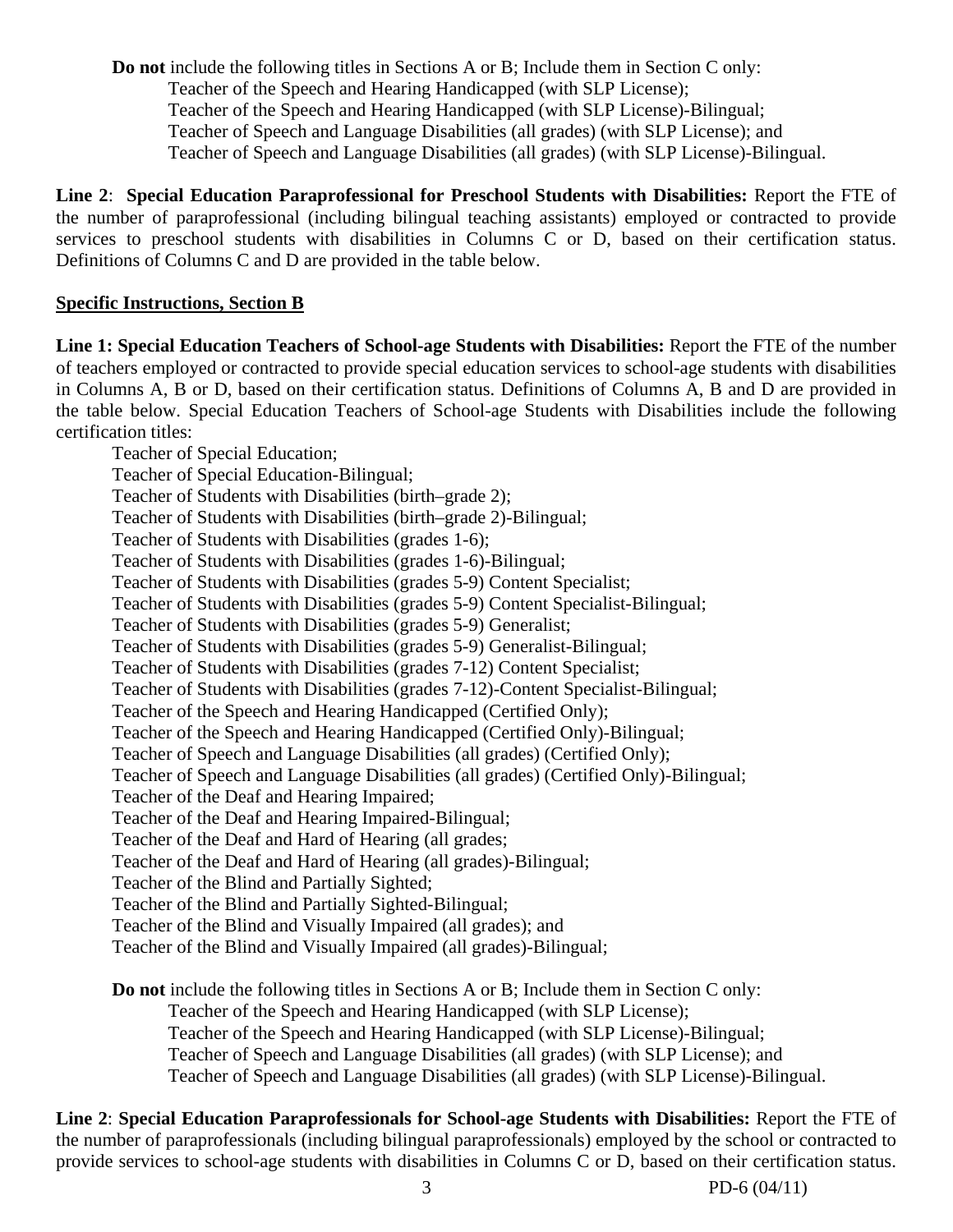Definitions of Columns C and D are provided in the table below. In Column E, provide the FTE of a subset of paraprofessionals reported in Column C who are "qualified" according to the NCLB definition of "qualified". See definition of Column F and resources for determining if paraprofessionals are "qualified" in the table below.

#### **Specific Instructions, Section C**

### **All definitions included in section C are based on 34 CFR 300.34, unless otherwise noted.**

- Line 1: Report an unduplicated count of the number of FTE audiologists who provide the following services to children with disabilities:
	- (a) "Identification of children with hearing loss;
	- (b) Determination of the range, nature, and degree of hearing loss, including referral for medical or other professional attention for the habilitation of hearing;
	- (c) Provision of habilitative activities, such as language habilitation, auditory training, speech reading (lip-reading), hearing evaluation, and speech conservation;
	- (d) Creation and administration of programs for prevention of hearing loss;
	- (e) Counseling and guidance of children, parents, and teachers regarding hearing loss; and
	- (f) Determination of the children's needs for group and individual amplification, selecting and fitting an appropriate aid, and evaluating the effectiveness of amplification."
- **Line 2:** Report an unduplicated count of the number of FTE Teachers of Speech and Hearing Handicapped with SLP License and Teachers of Speech and Language Disabilities with SLP License, including these titles with the bilingual extension. These speech and language pathologists provide the following services to students with disabilities:
	- (i) "Identification of children with speech or language impairments;
	- (ii) Diagnosis and appraisal of specific speech or language impairments;
	- (iii) Referral for medical or other professional attention necessary for the habilitation of speech or language impairments;
	- (iv) Provision of speech and language services for the habilitation or prevention of communicative impairments; and
	- (v) Counseling and guidance of parents, children, and teachers regarding speech and language impairments."
	- **Do not** include speech teachers who do not have a SLP license in Section C. These teachers should be reported in Sections A and B only.

### **Include the following titles in Section C only, not in Sections A and B:**

Teacher of the Speech and Hearing Handicapped (with SLP License); Teacher of the Speech and Hearing Handicapped (with SLP License)-Bilingual; Teacher of Speech and Language Disabilities (all grades) (with SLP License); and Teacher of Speech and Language Disabilities (all grades) (with SLP License)-Bilingual.

Line 3: Report an unduplicated count of the number of FTE interpreters who provide services, as used with respect to children who are deaf or hard of hearing, including oral transliteration services, cued language transliteration services, and sign language interpreting services.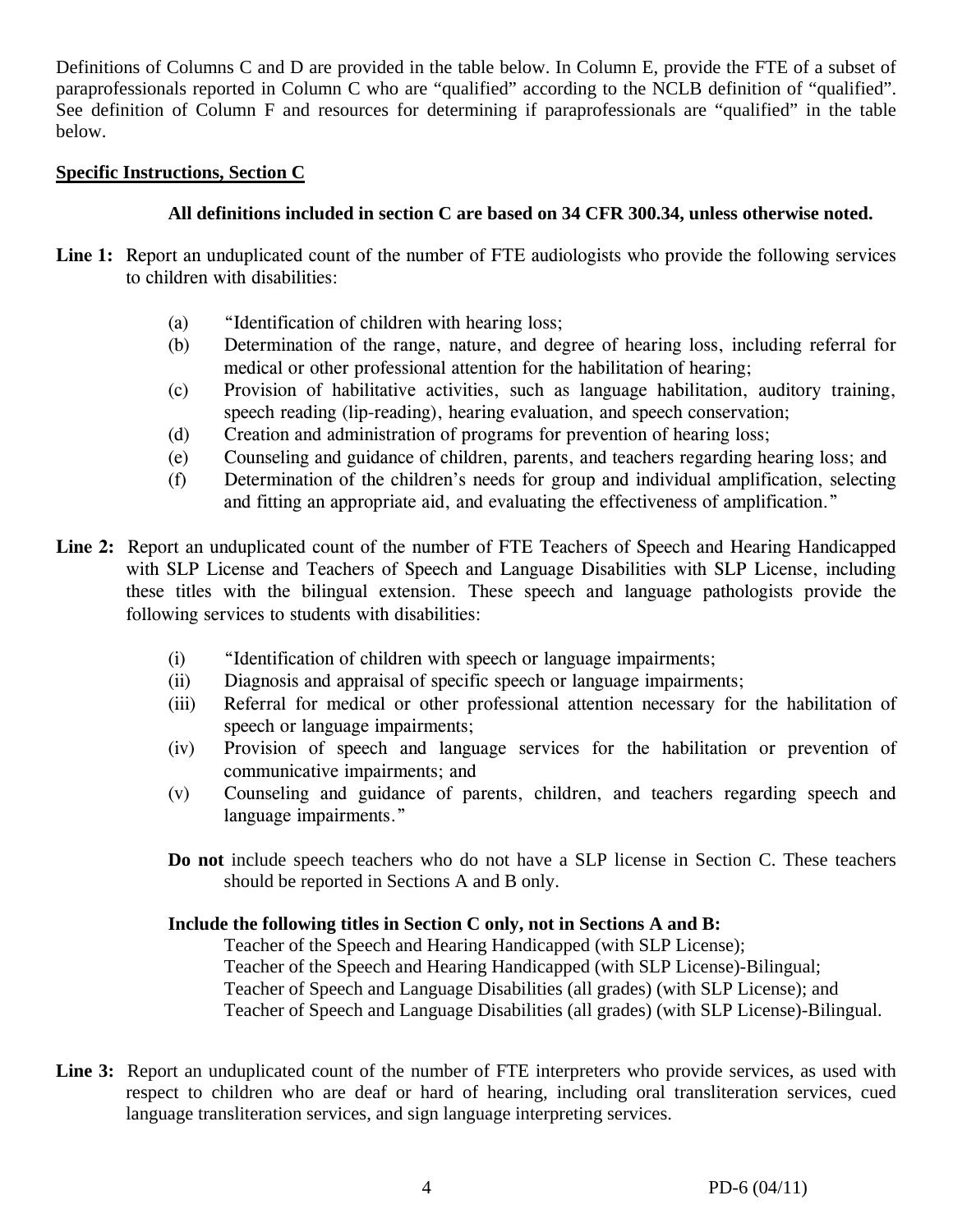- **Line 4:** Report an unduplicated count of the number of FTE psychologists who provide the following services to students with disabilities:
	- (i) "Administering psychological and educational tests, and other assessment procedures;
	- (ii) Interpreting assessment results;
	- (iii) Obtaining, integrating, and interpreting information about child behavior and conditions relating to learning;
	- (iv) Consulting with other staff members in planning school programs to meet the special needs of children as indicated by psychological tests, interviews, and behavioral evaluations;
	- (v) Planning and managing a program of psychological services, including psychological counseling for children and parents; and
	- (vi) Assisting in developing positive behavioral intervention strategies."

**Note: For reporting psychologists whose service time is divided between students with disabilities and students in the general population, base the FTE on only the percentage of time the psychologist works specifically with students receiving (or being evaluated for) special education and related services.** 

- Line 5: Report an unduplicated count of the number of FTE occupational therapists who provide the following services to students with disabilities:
	- (i) "Improving, developing or restoring functions impaired or lost through illness, injury, or deprivation;
	- (ii) Improving ability to perform tasks for independent functioning if functions are impaired or lost; and
	- (iii) Preventing, through early intervention, initial or further impairment or loss of function."
- **Line 6:** Report an unduplicated count of the number of FTE physical therapists<sup>1</sup> who provide the following services to students with disabilities:
	- (i) Screening, evaluation, and assessment of children ". . . to identify movement dysfunction;
	- (ii) Obtaining, interpreting, and integrating information appropriate to program planning to prevent, alleviate, or compensate for movement dysfunction and related functional problems; and
	- (iii) Providing individual and group services or treatment to prevent, alleviate, or compensate for movement dysfunction and related functional problems."
- Line 7: Report an unduplicated count of the number of FTE physical education teachers and recreation and therapeutic recreation specialists.

Include physical education teachers who provide special physical education, adaptive physical education, movement education, or motor development to children and youth with disabilities. Include recreation and therapeutic recreation specialists who provide the following:

- (i) "Assessment of leisure function;
- (ii) Therapeutic recreation services;
- (iii) Recreation programs in schools and community agencies; and
- (iv) Leisure education."

 $\overline{a}$ <sup>1</sup> 34 Code of Federal Regulations  $§ 303.12(d)(9)$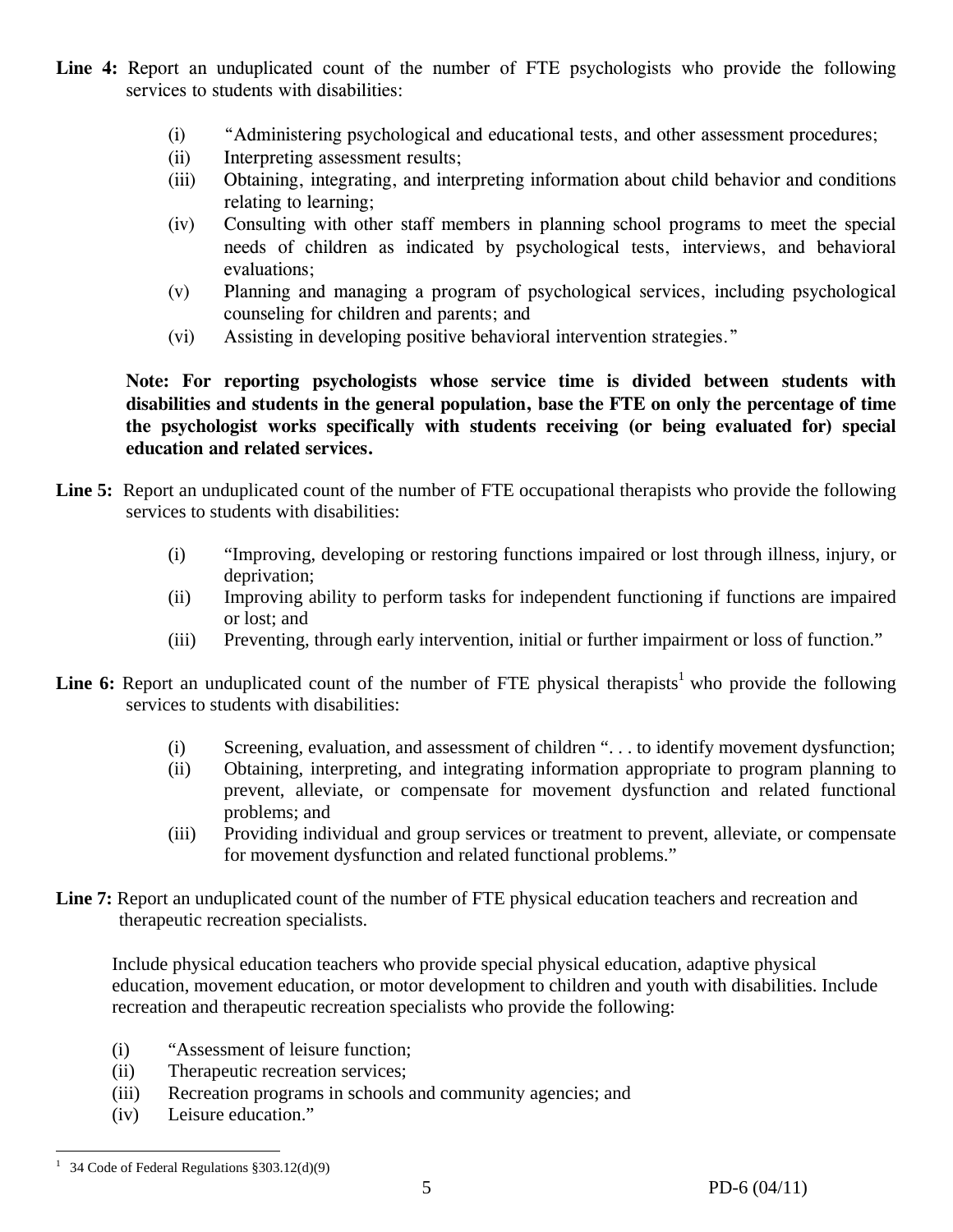**Line 8:** Report an unduplicated count of the number of FTE social workers who provide the following services to children with disabilities:

- (i) "Preparing a social or developmental history on a child with a disability;
- (ii) Group and individual counseling with the child and family;
- (iii) Working in partnership with parents and others on those problems in a child's living situation (home, school, and community) that affect the child's adjustment in school;
- (iv) Mobilizing school and community resources to enable the child to learn as effectively as possible in his or her educational program; and
- (v) Assisting in developing positive behavioral intervention strategies."

#### **Note: For reporting social workers whose service time is divided between students with disabilities and students in the general population, base the reported FTE on only the percentage of time the social worker works specifically with students receiving special education and related services.**

- Line 9: Report an unduplicated count of the number of FTE personnel providing medical/nursing services<sup>2</sup>. Include medical services for diagnostic and evaluation purposes provided to determine whether a child has a disability and the nature and extent of the special education and related services that the child needs. Also include personnel who provide nursing services designed to enable a child with a disability to receive FAPE as described in the child's IEP, with the exception of services related to medical devices that are surgically implanted (e.g., cochlear implants).
- Line 10: Report an unduplicated count of the number of FTE guidance counselors and rehabilitation counselors.

Guidance counselors<sup>3</sup> are professionals who guide "individuals, families, groups, and communities by assisting them in problem solving, decision making, discovering meaning, and articulating goals related to personal, educational and career development."

Note: For reporting counselors whose service time is divided between students with disabilities and students in the general population, base the FTE on only the percentage of time the counselor works specifically with students receiving special education and related services.

Include rehabilitation counselors who provide services in individual or group sessions that focus specifically on career development, employment preparation, achieving independence, and integration in the workplace and community of a student with a disability. The term also includes vocational rehabilitation services provided to a student with disabilities by vocational rehabilitation programs funded under the Rehabilitation Act of 1973, as amended.

- Line 11: Report an unduplicated count of the number of FTE personnel providing orientation and mobility services including:
	- (i) "Services provided to blind or visually impaired students to enable those students to attain systematic orientation to and safe movement within their environments in school, home, and community;" and
	- (ii) Teaching students the following, as appropriate:
		- (A) "Spatial and environmental concepts and use of information received by the senses (such as sound, temperature and vibrations) to establish, maintain, or

 $\overline{a}$ 2 Definition adapted from 20 U.S.C. Section 1401(26).

<sup>&</sup>lt;sup>3</sup> Nonregulatory definition adapted from NCES - Staff Data Handbook: Elementary, Secondary, and Early Childhood Education, 1995.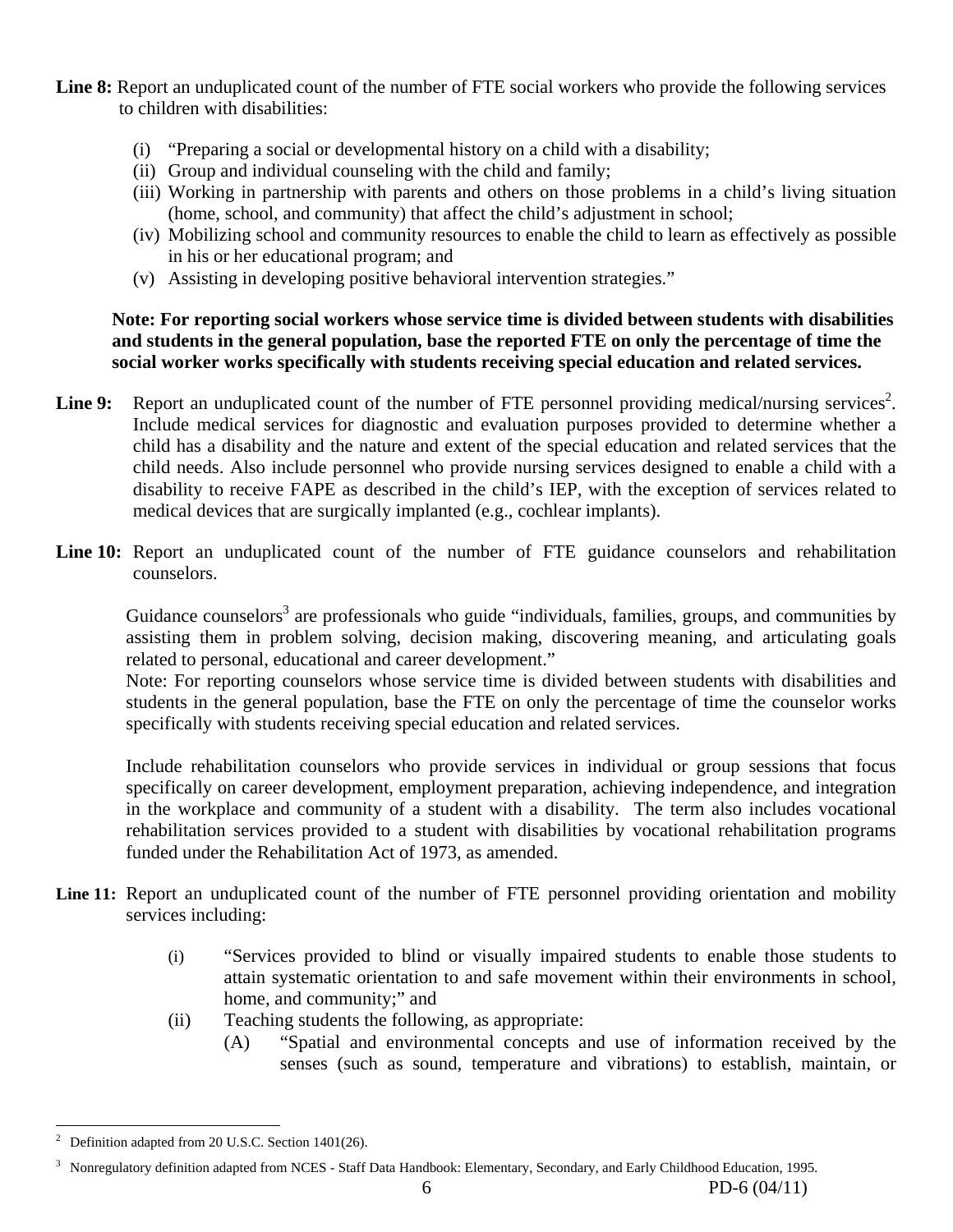regain orientation and line of travel (e.g., using sound at a traffic light to cross the street);

- (B) To use the long cane to supplement visual travel skills or as a tool for safely negotiating the environment for students with no available travel vision;
- (C) To understand and use remaining vision and distance low vision aids; and
- (D) Other concepts, techniques, and tools."

| Column      | <b>Item</b>                                                                                                                                                   | <b>Definition/Instructions</b>                                                                                                                                                                                                                                                                                                                                                                                                                                                                                                                                                                                                                                                                   |
|-------------|---------------------------------------------------------------------------------------------------------------------------------------------------------------|--------------------------------------------------------------------------------------------------------------------------------------------------------------------------------------------------------------------------------------------------------------------------------------------------------------------------------------------------------------------------------------------------------------------------------------------------------------------------------------------------------------------------------------------------------------------------------------------------------------------------------------------------------------------------------------------------|
|             | <b>Permanent</b><br>Certification/<br><b>Licensure or</b><br><b>Professional</b><br><b>Certificate</b>                                                        | Report the FTE number of personnel who have Permanent Certification or<br>Professional Certification, pursuant to sections 80-2 and 80-3 of the<br>Regulations of the Commissioner of Education or the required license, in the<br>specified personnel category. Also report in this column, long-term substitutes<br>who have the required certification.                                                                                                                                                                                                                                                                                                                                       |
| A           |                                                                                                                                                               | Also report in this column, individuals who are "teacher aides" since they are<br>not required to have a credential to serve in this role.                                                                                                                                                                                                                                                                                                                                                                                                                                                                                                                                                       |
|             |                                                                                                                                                               | For questions related to certification requirements, please visit<br>http://www.highered.nysed.gov/tcert/ or call (518) 474-3901 or send an e-mail<br>message to <b>tcert@mail.nysed.gov</b> .                                                                                                                                                                                                                                                                                                                                                                                                                                                                                                   |
| B           | <b>Provisional</b><br><b>Certification or</b><br><b>Initial</b><br><b>Certificate</b>                                                                         | Report the FTE number of personnel who have Provisional Certification or<br>Initial Certificate, pursuant to sections 80-2 and 80-3 of the Regulations of the<br>Commissioner of Education, in the specified personnel category.<br>The<br>following credentials should also be included in this category: Supplementary<br>Certificates; Transition B Certificates; Internship Certificates; Exchange<br>Permits; and Conditional Initial Certificates.                                                                                                                                                                                                                                         |
| $\mathbf C$ | <b>Temporary</b><br>Licenses,<br><b>Continuing</b><br><b>Certificates or</b><br>Level I, II, III<br><b>or</b><br><b>Preprofessional</b><br><b>Certificate</b> | This column is for reporting the number of Paraprofessionals who are "teaching<br>assistants" only. Report individuals in this column regardless of an individual's<br>job title, if an individual's job duties include providing instructional support,<br>the individual is serving as a "teaching assistant" and must be certified (or have<br>met comparable New York City requirements prior to February 2, 2004).<br>Report the number of FTE personnel with a Level I, II, III or Preprofessional<br>Certificate. Also include in this column the FTE number of personnel for whom<br>a temporary license or a continuing certificate has been requested and issued by<br>the Department. |
|             |                                                                                                                                                               | Individuals who are "teacher aides" should be reported in Column A only since<br>they are not required to have a credential for employment.                                                                                                                                                                                                                                                                                                                                                                                                                                                                                                                                                      |
| D           | <b>Not Fully or</b><br><b>Appropriately</b><br><b>Certified</b>                                                                                               | Report the FTE number of personnel in positions that are needed to meet the<br>identified needs of students with disabilities, but because appropriately certified<br>personnel are not available to fill the position, the position is filled temporarily<br>with not fully or appropriately certified personnel. Include in this column,<br>long-term substitutes who lack the required certification for the specified title.<br>Also report in this column paraprofessionals (i.e., teaching assistants) who are<br>not fully certified.                                                                                                                                                     |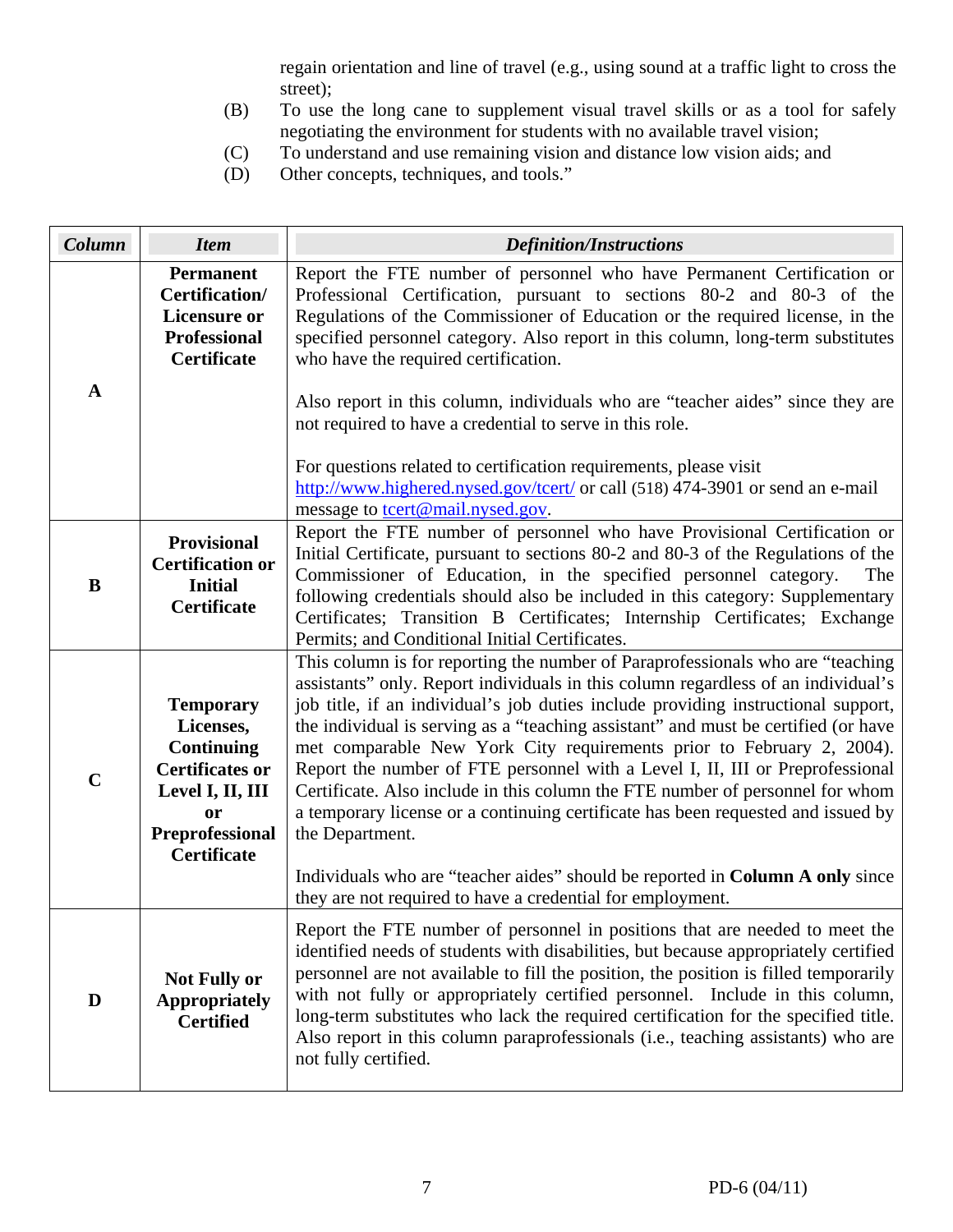| Column       | <b>Item</b>                                                                           | <b>Definition/Instructions</b>                                                                                                                                                                                                                                                                                                                                                                                                                                                                                                                                                                                                                                                                                                                                                                                                                                                                                                                                                                                                                                                                                                                                                                                                                                                                                                                                                                                                                                                                                                                                                                                                                   |  |  |  |  |  |
|--------------|---------------------------------------------------------------------------------------|--------------------------------------------------------------------------------------------------------------------------------------------------------------------------------------------------------------------------------------------------------------------------------------------------------------------------------------------------------------------------------------------------------------------------------------------------------------------------------------------------------------------------------------------------------------------------------------------------------------------------------------------------------------------------------------------------------------------------------------------------------------------------------------------------------------------------------------------------------------------------------------------------------------------------------------------------------------------------------------------------------------------------------------------------------------------------------------------------------------------------------------------------------------------------------------------------------------------------------------------------------------------------------------------------------------------------------------------------------------------------------------------------------------------------------------------------------------------------------------------------------------------------------------------------------------------------------------------------------------------------------------------------|--|--|--|--|--|
| E            | <b>Total FTE of</b><br><b>Staff Employed</b>                                          | This item is calculated by adding the numbers of personnel reported in<br>Columns A-D.                                                                                                                                                                                                                                                                                                                                                                                                                                                                                                                                                                                                                                                                                                                                                                                                                                                                                                                                                                                                                                                                                                                                                                                                                                                                                                                                                                                                                                                                                                                                                           |  |  |  |  |  |
| $\mathbf{F}$ | Paraprofessiona<br>Is who are<br>"Qualified"<br>under NCLB<br>(Subset of<br>Column C) | Of the number of special education paraprofessionals reported in Columns A or<br>C, report the FTE of those paraprofessionals who are "qualified" (as defined in<br>NCLB) and are "working in a program supported by Title I, Part A funds" and<br>are employed by an LEA receiving Title I, Part A funds and:<br>• work in a "targeted assistance school" and are paid with Title I, Part A funds;<br><b>or</b><br>• work in a "school-wide program school"; or<br>• provide instructional support to public school teachers who provide equitable<br>services to eligible private school students.<br>Only public school districts (not including Special Act Schools) and<br>Charter Schools are to report paraprofessionals in this Column.<br>A "qualified" Title I paraprofessional has a high school diploma or a recognized<br>equivalent when hired and meets one of the following (unless covered by an<br>exception):<br>has at least two years of college; or<br>$\bullet$<br>has an associate's or higher degree; or<br>$\bullet$<br>has passed a formal State or local academic assessment.<br>EXCEPTIONS: Title I paraprofessionals need only have a high school<br>diplomas or a recognized equivalent to be "qualified" if their duties<br>consist solely of:<br>translating from languages other than English to enhance the<br>participation of limited English proficient children in Title I<br>programs; or<br>conducting parental involvement activities.<br>For additional information on "qualified" under NCLB, please see NCLB NYS<br>field memos, which are posted at<br>http://www.highered.nysed.gov/nclbhome.htm. |  |  |  |  |  |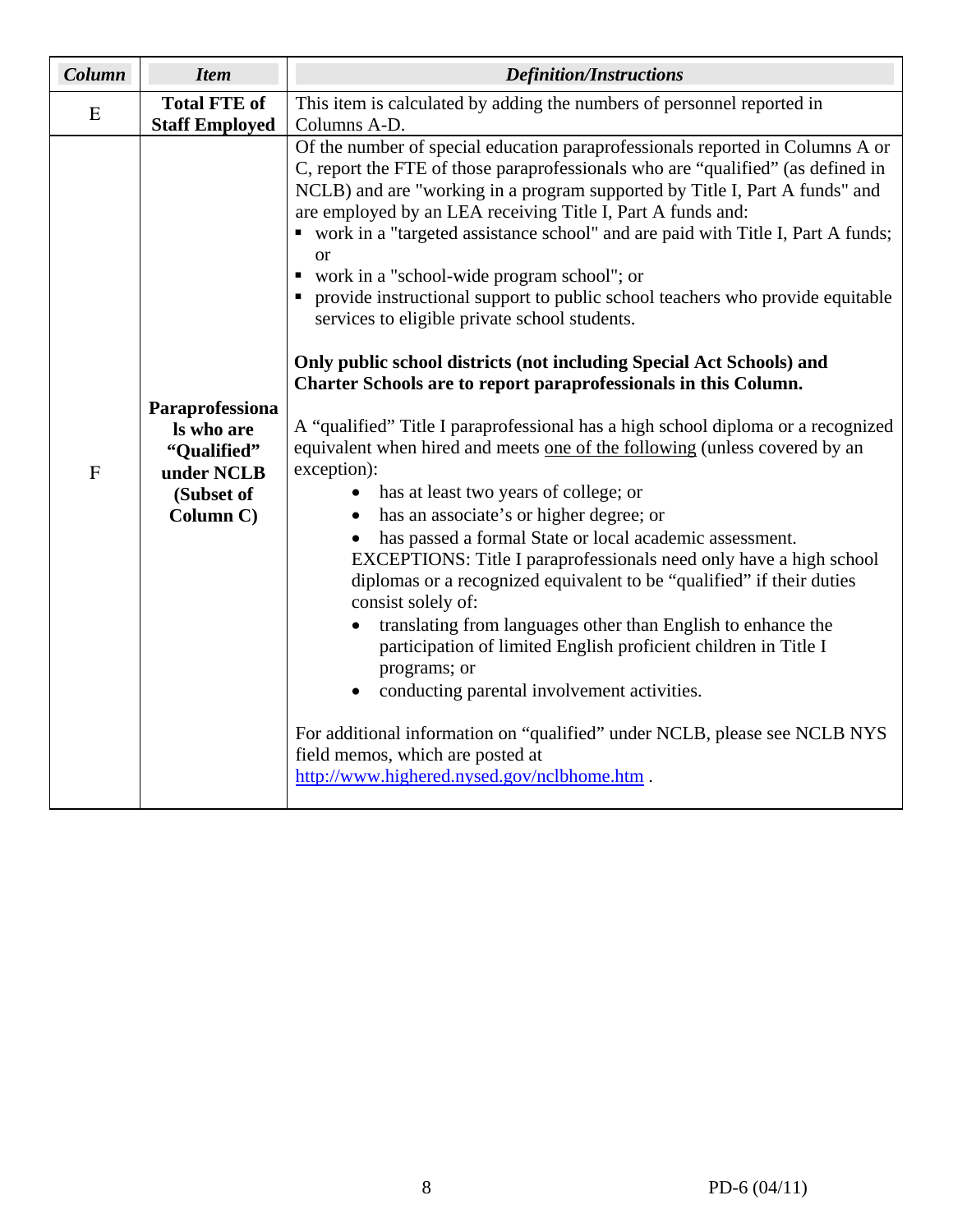### **Report of Personnel Employed or Needed to Provide Special Education and Related Services to Students with Disabilities on or About October 5, 2011**

### **Section A: Teachers and Paraprofessionals for Preschool Students with Disabilities**

Directions: Report the full time equivalent (FTE) numbers of special education teachers and paraprofessionals (teacher aides and teaching assistants) employed or contracted to provide services to preschool children with disabilities on or around **October 5, 2011**. Please see definition of each line and column beginning on page 2.

**Note:** Public school districts, Special Act school districts, Charter Schools, BOCES and State-operated schools (Rome and Batavia) will NOT complete line 01 since they will provide these data through the BEDS personnel forms for teachers. **All schools and programs must complete line 02.** 

| <b>Personnel</b> |                                                                                  | <b>Employed or Contracted</b>                                          |                                                        |                                                                                                       |                                            |                      |  |  |  |
|------------------|----------------------------------------------------------------------------------|------------------------------------------------------------------------|--------------------------------------------------------|-------------------------------------------------------------------------------------------------------|--------------------------------------------|----------------------|--|--|--|
|                  |                                                                                  |                                                                        |                                                        |                                                                                                       |                                            |                      |  |  |  |
|                  | <b>Certification/License/Position</b>                                            | Permanent<br>Certification/Licensure<br>or Professional<br>Certificate | Provisional<br>Certification or<br>Initial Certificate | Temporary Licenses, Continuing<br>Certificates or Level I, II, III or<br>Pre-professional Certificate | Not Fully or<br>Appropriately<br>Certified | Total<br>$(A+B+C+D)$ |  |  |  |
| 01               | Special Education Teachers for Preschool<br><b>Students with Disabilities</b>    |                                                                        |                                                        |                                                                                                       |                                            |                      |  |  |  |
| 02               | Special Education Paraprofessionals for<br>Preschool Students with Disabilities* |                                                                        |                                                        |                                                                                                       |                                            |                      |  |  |  |

**\***Report "teacher aides" under column A, report "teaching assistants" under Columns C or D.

## **Section B: Teachers and Paraprofessionals for School-Age Students with Disabilities**

Directions: Report the full time equivalent (FTE) numbers of special education teachers and paraprofessionals (teacher aides and teaching assistants) employed or contracted to provide services to school-age students with disabilities on or around **October 5, 2011**. Please see definition of each line and column beginning on page 2.

**Note:** Public school districts, Special Act school districts, Charter Schools, BOCES and State-operated schools (Rome and Batavia) will NOT complete line 01 since they will provide these data through the BEDS personnel forms for teachers. **All schools and programs must complete line 02.** 

| <b>Personnel</b> |                                         | <b>Employed or Contracted</b> |                  |                                |               |             |                           |  |
|------------------|-----------------------------------------|-------------------------------|------------------|--------------------------------|---------------|-------------|---------------------------|--|
|                  |                                         |                               |                  |                                |               |             |                           |  |
|                  |                                         | Permanent                     | Provisional      | Temporary Licenses,            | Not Fully or  | Total       | Paraprofessionals who are |  |
|                  | <b>Certification/License/Position</b>   | Certification/                | Certification or | <b>Continuing Certificates</b> | Appropriately | $(A+B+C+D)$ | "Qualified" under NCLB    |  |
|                  |                                         | Licensure or                  | Initial          | or Level I, II, III or Pre-    | Certified     |             | (Subset of Columns A plus |  |
|                  |                                         | Professional                  | Certificate      | professional Certificate       |               |             | C)                        |  |
|                  |                                         | Certificate                   |                  |                                |               |             |                           |  |
| 01               | Special<br>Education<br>Teachers<br>for |                               |                  |                                |               |             |                           |  |
|                  | School-Age Students with Disabilities   |                               |                  |                                |               |             |                           |  |
| 02               | Special Education Paraprofessionals     |                               |                  |                                |               |             |                           |  |
|                  | for School-Age Students with            |                               |                  |                                |               |             |                           |  |
|                  | Disabilities*                           |                               |                  |                                |               |             |                           |  |

\*Report "teacher aides" under Column A, report "teaching assistants" under Columns C or D.